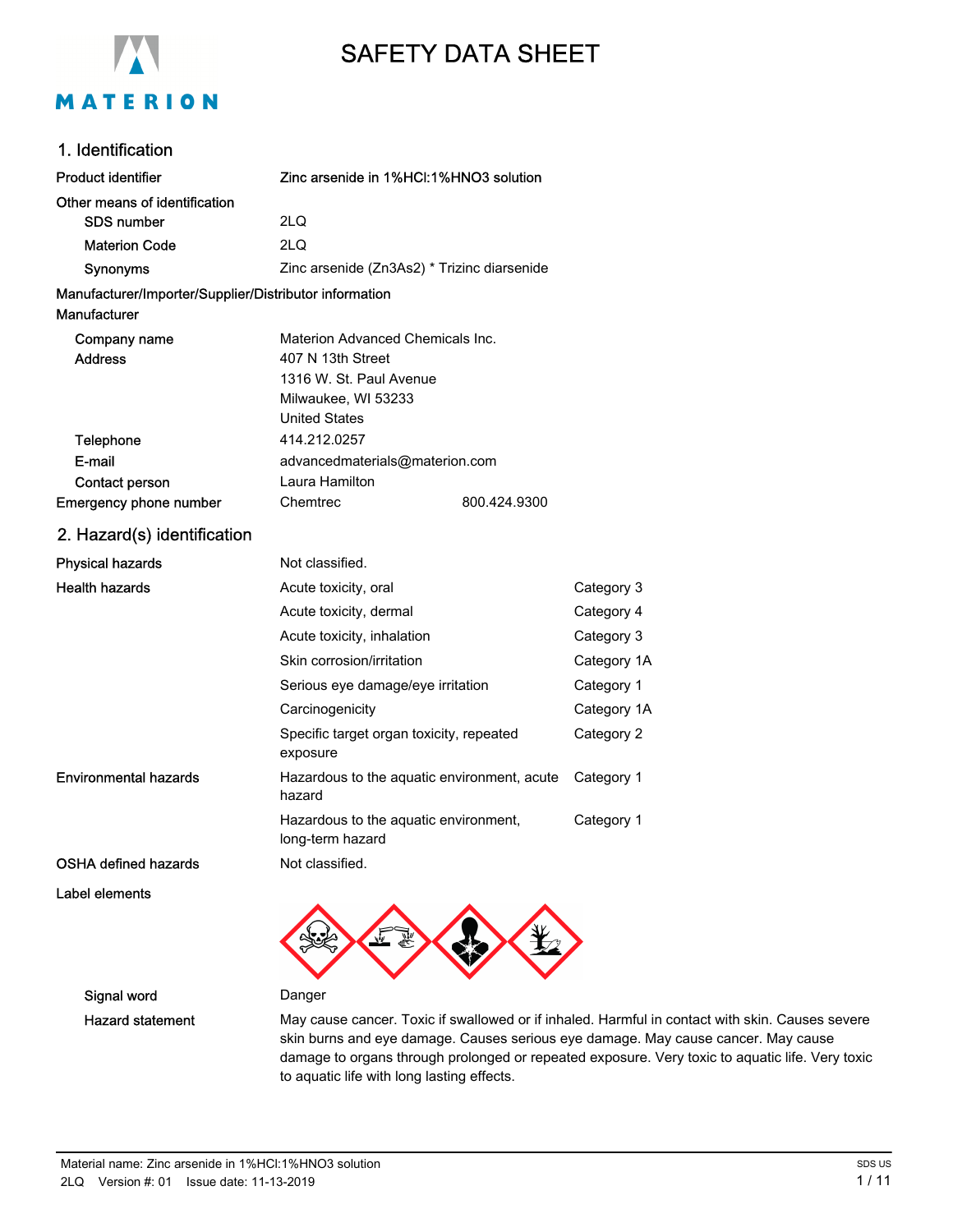| <b>Precautionary statement</b>               |                                                                                                                                                                                                                                                                                                                                                                                                                                                                                                                                                                                                                                                                                                                     |
|----------------------------------------------|---------------------------------------------------------------------------------------------------------------------------------------------------------------------------------------------------------------------------------------------------------------------------------------------------------------------------------------------------------------------------------------------------------------------------------------------------------------------------------------------------------------------------------------------------------------------------------------------------------------------------------------------------------------------------------------------------------------------|
| <b>Prevention</b>                            | Obtain special instructions before use. Obtain special instructions before use. Do not handle until<br>all safety precautions have been read and understood. Do not breathe dust. Wash thoroughly<br>after handling. Do not eat, drink or smoke when using this product. Use only outdoors or in a<br>well-ventilated area. Avoid release to the environment. Wear eye protection/face protection. Wear<br>protective gloves/protective clothing. Use personal protective equipment as required.                                                                                                                                                                                                                    |
| Response                                     | IF SWALLOWED: Immediately call a POISON CENTER/doctor. IF SWALLOWED: Rinse mouth.<br>Immediately obtain medical assistance. If swallowed: Rinse mouth. Do NOT induce vomiting. If on<br>skin (or hair): Take off immediately all contaminated clothing. Rinse skin with water/shower. If<br>inhaled: Remove person to fresh air and keep comfortable for breathing. IF INHALED: Remove<br>person to fresh air and keep comfortable for breathing. Get medical assistance. If in eyes: Rinse<br>cautiously with water for several minutes. Remove contact lenses, if present and easy to do.<br>Continue rinsing. Immediately call a poison center/doctor. Specific treatment (see this label).<br>Collect spillage. |
| Storage                                      | Store in a well-ventilated place. Keep container tightly closed. Store locked up.                                                                                                                                                                                                                                                                                                                                                                                                                                                                                                                                                                                                                                   |
| <b>Disposal</b>                              | Dispose of contents/container in accordance with local/regional/national/international regulations.                                                                                                                                                                                                                                                                                                                                                                                                                                                                                                                                                                                                                 |
| Hazard(s) not otherwise<br>classified (HNOC) | The Safety Information Sheet Chemicals of hazardous chemical can be obtained through phone,<br>email or on the company website.                                                                                                                                                                                                                                                                                                                                                                                                                                                                                                                                                                                     |
| Supplemental information                     | 1% of the mixture consists of component(s) of unknown acute oral toxicity. 99% of the mixture<br>consists of component(s) of unknown acute dermal toxicity. 1% of the mixture consists of<br>component(s) of unknown acute hazards to the aquatic environment. 2% of the mixture consists<br>of component(s) of unknown long-term hazards to the aquatic environment.<br>For further information, please contact the Product Stewardship Department at +1.800.862.4118.                                                                                                                                                                                                                                             |

## 3. Composition/information on ingredients

### Mixtures

| Chemical name           | Common name and synonyms | CAS number | %         |
|-------------------------|--------------------------|------------|-----------|
| Zinc arsenide           | Zinc arsenide (Zn3As2)   | 12006-40-5 | $\leq 98$ |
|                         | Trizinc diarsenide       |            |           |
| Hydrogen Chloride (HCI) |                          | 7647-01-0  | ≤ ∵       |
| Nitric Acid             |                          | 7697-37-2  | ≤ ˈ       |

## 4. First-aid measures

| Inhalation                                               | Remove victim to fresh air and keep at rest in a position comfortable for breathing. Oxygen or<br>artificial respiration if needed. Do not use mouth-to-mouth method if victim inhaled the substance.<br>Induce artificial respiration with the aid of a pocket mask equipped with a one-way valve or other<br>proper respiratory medical device. Call a physician or poison control center immediately.                                                                                                   |
|----------------------------------------------------------|------------------------------------------------------------------------------------------------------------------------------------------------------------------------------------------------------------------------------------------------------------------------------------------------------------------------------------------------------------------------------------------------------------------------------------------------------------------------------------------------------------|
| <b>Skin contact</b>                                      | Take off immediately all contaminated clothing. Wash the skin immediately with soap and water.<br>Call a physician or poison control center immediately. Chemical burns must be treated by a<br>physician. Wash contaminated clothing before reuse. Wash clothing separately before reuse.                                                                                                                                                                                                                 |
| Eye contact                                              | Do not rub eyes. Immediately flush eyes with plenty of water for at least 15 minutes. Remove<br>contact lenses, if present and easy to do. Continue rinsing. Call a physician or poison control<br>center immediately.                                                                                                                                                                                                                                                                                     |
| Ingestion                                                | Call a physician or poison control center immediately. Rinse mouth thoroughly. Never give<br>anything by mouth to a victim who is unconscious or is having convulsions. Do not induce<br>vomiting. If vomiting occurs, keep head low so that stomach content doesn't get into the lungs. Do<br>not use mouth-to-mouth method if victim ingested the substance. Induce artificial respiration with<br>the aid of a pocket mask equipped with a one-way valve or other proper respiratory medical<br>device. |
| Most important<br>symptoms/effects, acute and<br>delayed | Burning pain and severe corrosive skin damage. Causes serious eye damage. Symptoms may<br>include stinging, tearing, redness, swelling, and blurred vision. Permanent eye damage including<br>blindness could result. Prolonged exposure may cause chronic effects.                                                                                                                                                                                                                                        |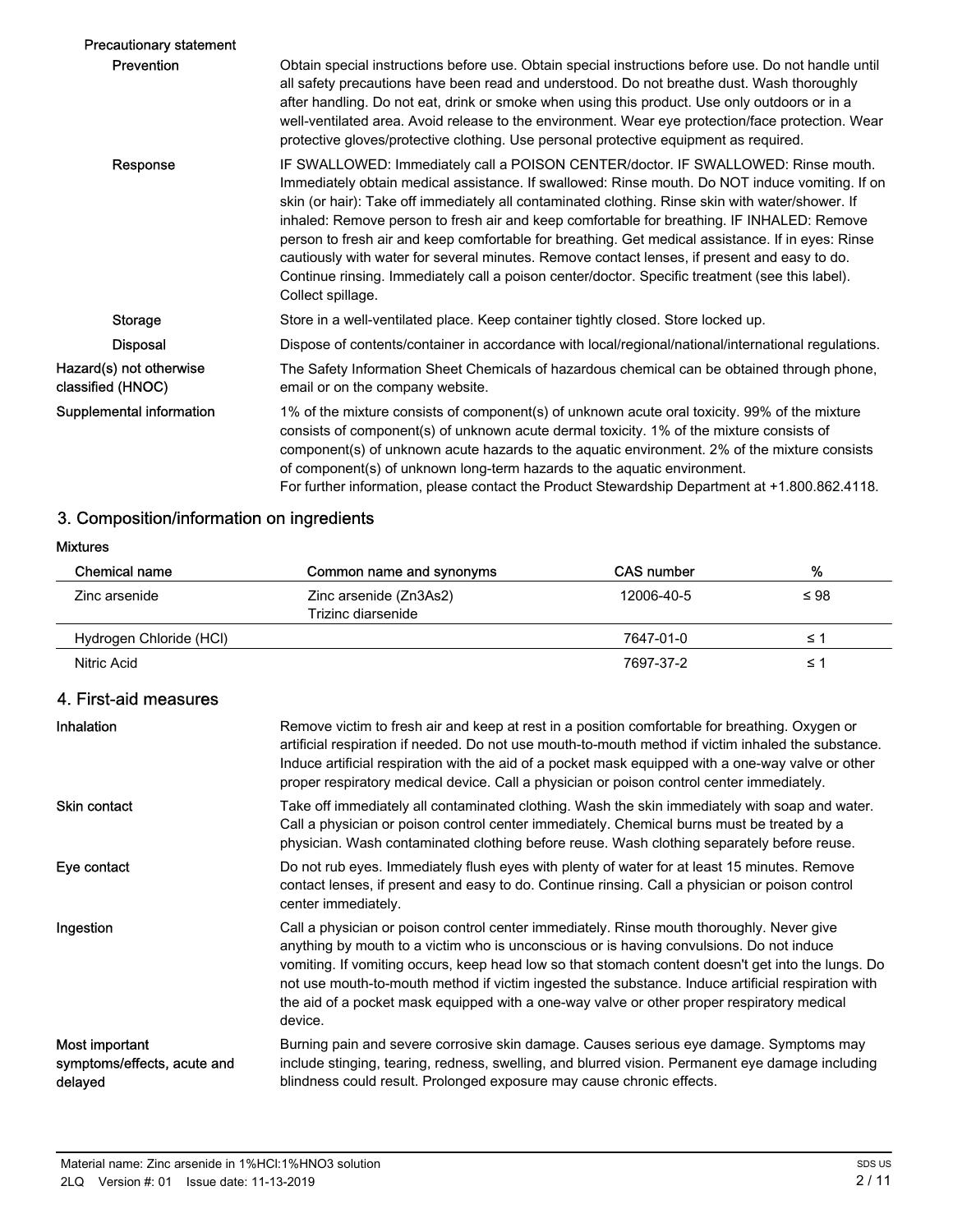| Indication of immediate medical<br>attention and special treatment<br>needed | Provide general supportive measures and treat symptomatically. Chemical burns: Flush with water<br>immediately. While flushing, remove clothes which do not adhere to affected area. Call an<br>ambulance. Continue flushing during transport to hospital. Keep victim warm. Keep victim under<br>observation. Symptoms may be delayed.                                                                                                                                                                                                                                                                                                   |
|------------------------------------------------------------------------------|-------------------------------------------------------------------------------------------------------------------------------------------------------------------------------------------------------------------------------------------------------------------------------------------------------------------------------------------------------------------------------------------------------------------------------------------------------------------------------------------------------------------------------------------------------------------------------------------------------------------------------------------|
| <b>General information</b>                                                   | In case of shortness of breath, give oxygen. IF exposed or concerned: Get medical<br>advice/attention. If you feel unwell, seek medical advice (show the label where possible). Ensure<br>that medical personnel are aware of the material(s) involved, and take precautions to protect<br>themselves. Show this safety data sheet to the doctor in attendance. Keep victim under<br>observation. Keep victim warm.                                                                                                                                                                                                                       |
| 5. Fire-fighting measures                                                    |                                                                                                                                                                                                                                                                                                                                                                                                                                                                                                                                                                                                                                           |
| Suitable extinguishing media                                                 | Water fog. Foam. Dry chemical powder. Carbon dioxide (CO2).                                                                                                                                                                                                                                                                                                                                                                                                                                                                                                                                                                               |
| Unsuitable extinguishing media                                               | Do not use water jet as an extinguisher, as this will spread the fire.                                                                                                                                                                                                                                                                                                                                                                                                                                                                                                                                                                    |
| Specific hazards arising from<br>the chemical                                | During fire, gases hazardous to health may be formed.                                                                                                                                                                                                                                                                                                                                                                                                                                                                                                                                                                                     |
| Special protective equipment<br>and precautions for firefighters             | Wear suitable protective equipment. Self-contained breathing apparatus and full protective clothing<br>must be worn in case of fire.                                                                                                                                                                                                                                                                                                                                                                                                                                                                                                      |
| <b>Fire fighting</b><br>equipment/instructions                               | Use water spray to cool unopened containers. Water runoff can cause environmental damage.                                                                                                                                                                                                                                                                                                                                                                                                                                                                                                                                                 |
| Specific methods                                                             | Use standard firefighting procedures and consider the hazards of other involved materials.                                                                                                                                                                                                                                                                                                                                                                                                                                                                                                                                                |
| General fire hazards                                                         | No unusual fire or explosion hazards noted.                                                                                                                                                                                                                                                                                                                                                                                                                                                                                                                                                                                               |
| 6. Accidental release measures                                               |                                                                                                                                                                                                                                                                                                                                                                                                                                                                                                                                                                                                                                           |
| Personal precautions, protective<br>equipment and emergency<br>procedures    | Immediately evacuate personnel to safe areas. Keep unnecessary personnel away. Keep people<br>away from and upwind of spill/leak. Wear appropriate protective equipment and clothing during<br>clean-up. Do not breathe dust. Use a NIOSH/MSHA approved respirator if there is a risk of<br>exposure to dust/fume at levels exceeding the exposure limits. Do not touch damaged containers<br>or spilled material unless wearing appropriate protective clothing. Ensure adequate ventilation.<br>Local authorities should be advised if significant spillages cannot be contained. For personal<br>protection, see section 8 of the SDS. |
| Methods and materials for<br>containment and cleaning up                     | Avoid dispersal of dust in the air (i.e., clearing dust surfaces with compressed air). Collect dust<br>using a vacuum cleaner equipped with HEPA filter. Prevent entry into waterways, sewer,<br>basements or confined areas. Stop the flow of material, if this is without risk.                                                                                                                                                                                                                                                                                                                                                         |
|                                                                              | Large Spills: Wet down with water and dike for later disposal. Absorb in vermiculite, dry sand or<br>earth and place into containers. Shovel the material into waste container. Following product<br>recovery, flush area with water.                                                                                                                                                                                                                                                                                                                                                                                                     |
|                                                                              | Small Spills: Sweep up or vacuum up spillage and collect in suitable container for disposal. Wipe<br>up with absorbent material (e.g. cloth, fleece). Clean surface thoroughly to remove residual<br>contamination.                                                                                                                                                                                                                                                                                                                                                                                                                       |
|                                                                              | Never return spills to original containers for re-use. Put material in suitable, covered, labeled<br>containers. For waste disposal, see section 13 of the SDS.                                                                                                                                                                                                                                                                                                                                                                                                                                                                           |
| <b>Environmental precautions</b>                                             | Avoid release to the environment. Refer to special instructions/safety data sheets. Inform<br>appropriate managerial or supervisory personnel of all environmental releases. Prevent further<br>leakage or spillage if safe to do so. Do not contaminate water. Avoid discharge into drains, water<br>courses or onto the ground.                                                                                                                                                                                                                                                                                                         |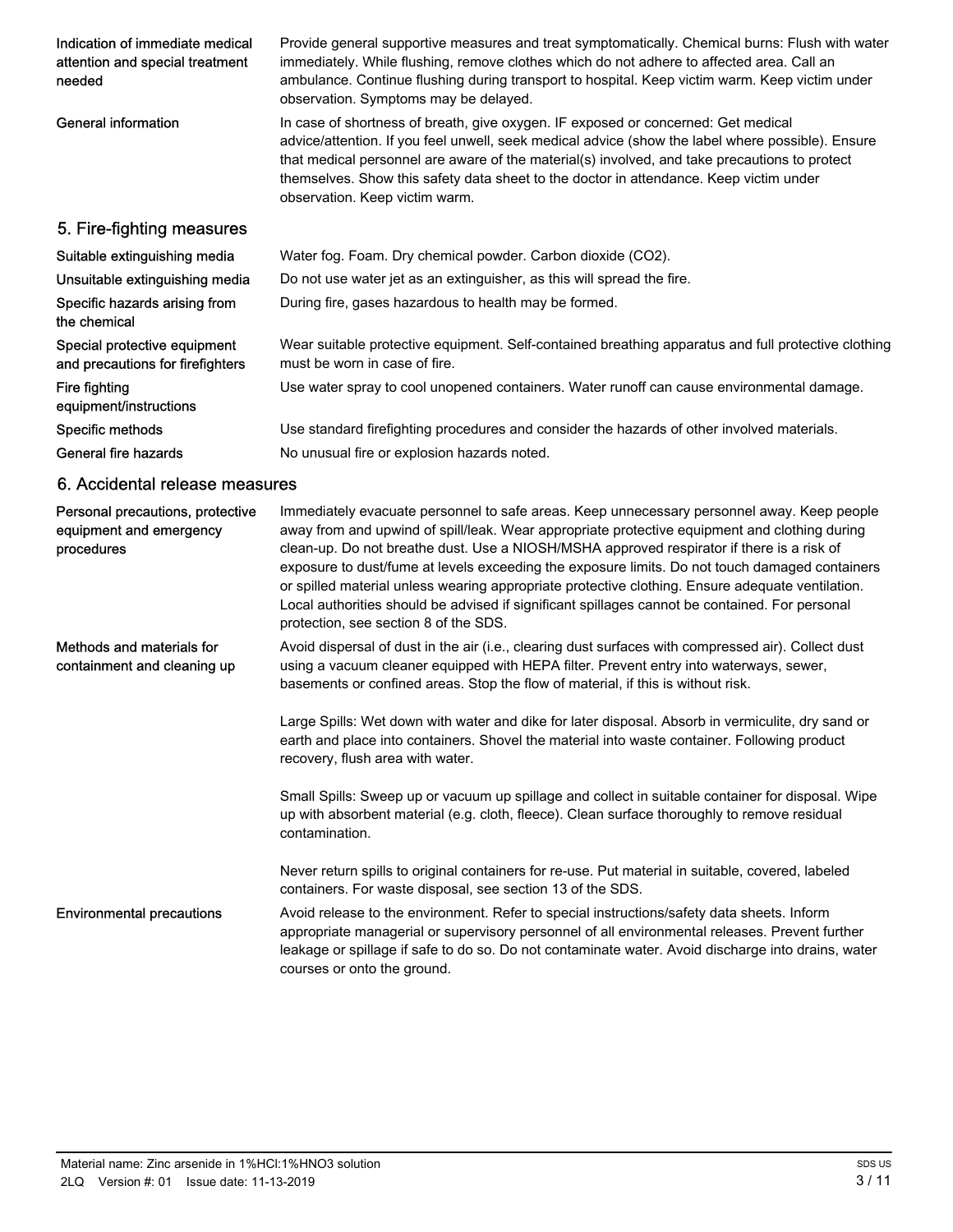## 7. Handling and storage

| Precautions for safe handling                                   | Obtain special instructions before use. Do not handle until all safety precautions have been read<br>and understood. Minimize dust generation and accumulation. Do not breathe dust. Do not get in<br>eyes, on skin, or on clothing. Do not taste or swallow. Do not get this material on clothing. Avoid<br>prolonged exposure. When using, do not eat, drink or smoke. Should be handled in closed<br>systems, if possible. Use only outdoors or in a well-ventilated area. Wear appropriate personal<br>protective equipment. Wash hands thoroughly after handling. Avoid release to the environment. Do<br>not empty into drains. Use appropriate container to avoid environmental contamination. Wash<br>contaminated clothing before reuse. Observe good industrial hygiene practices. |
|-----------------------------------------------------------------|----------------------------------------------------------------------------------------------------------------------------------------------------------------------------------------------------------------------------------------------------------------------------------------------------------------------------------------------------------------------------------------------------------------------------------------------------------------------------------------------------------------------------------------------------------------------------------------------------------------------------------------------------------------------------------------------------------------------------------------------------------------------------------------------|
| Conditions for safe storage,<br>including any incompatibilities | Store locked up. Store in a cool, dry place out of direct sunlight. Use appropriate container to avoid<br>environmental contamination. Store in tightly closed container. Store in a well-ventilated place.<br>Store away from incompatible materials (see Section 10 of the SDS).                                                                                                                                                                                                                                                                                                                                                                                                                                                                                                           |

## 8. Exposure controls/personal protection

### Occupational exposure limits

The following constituents are the only constituents of the product which have a PEL, TLV or other recommended exposure limit. At this time, the other constituents have no known exposure limits.

| Components                                                                       | <b>Type</b> | Value           |  |
|----------------------------------------------------------------------------------|-------------|-----------------|--|
| Hydrogen Chloride (HCl)<br>(CAS 7647-01-0)                                       | Ceiling     | $7$ mg/m $3$    |  |
|                                                                                  |             | 5 ppm           |  |
| Nitric Acid (CAS 7697-37-2)                                                      | PEL         | 5 mg/m3         |  |
|                                                                                  |             | 2 ppm           |  |
| <b>US. ACGIH Threshold Limit Values</b>                                          |             |                 |  |
| Components                                                                       | <b>Type</b> | Value           |  |
| Hydrogen Chloride (HCl)<br>(CAS 7647-01-0)                                       | Ceiling     | 2 ppm           |  |
| Nitric Acid (CAS 7697-37-2)                                                      | <b>STEL</b> | 4 ppm           |  |
|                                                                                  | <b>TWA</b>  | 2 ppm           |  |
| Zinc arsenide (CAS<br>12006-40-5)                                                | <b>TWA</b>  | $0.01$ mg/m $3$ |  |
| US. NIOSH: Pocket Guide to Chemical Hazards                                      |             |                 |  |
| Components                                                                       | <b>Type</b> | Value           |  |
| Hydrogen Chloride (HCl)<br>(CAS 7647-01-0)                                       | Ceiling     | $7$ mg/m $3$    |  |
|                                                                                  |             | 5 ppm           |  |
| Nitric Acid (CAS 7697-37-2)                                                      | <b>STEL</b> | 10 mg/m3        |  |
|                                                                                  |             | 4 ppm           |  |
|                                                                                  | <b>TWA</b>  | $5$ mg/m $3$    |  |
|                                                                                  |             | 2 ppm           |  |
| Zinc arsenide (CAS<br>12006-40-5)                                                | Ceiling     | 0.002 mg/m3     |  |
| US. California Code of Regulations, Title 8, Section 5155. Airborne Contaminants |             |                 |  |
| Components                                                                       | <b>Type</b> | Value           |  |

## US. OSHA Table Z-1 Limits for Air Contaminants (29 CFR 1910.1000)

| Components                                 | ı ype   | value                 |
|--------------------------------------------|---------|-----------------------|
| Hydrogen Chloride (HCl)<br>(CAS 7647-01-0) | Ceiling | 2 ppm                 |
|                                            | PEL     | $0.45 \text{ mg/m}$ 3 |
|                                            |         | $0.3$ ppm             |
| Nitric Acid (CAS 7697-37-2)                | PEL     | $5 \text{ mg/m}$ 3    |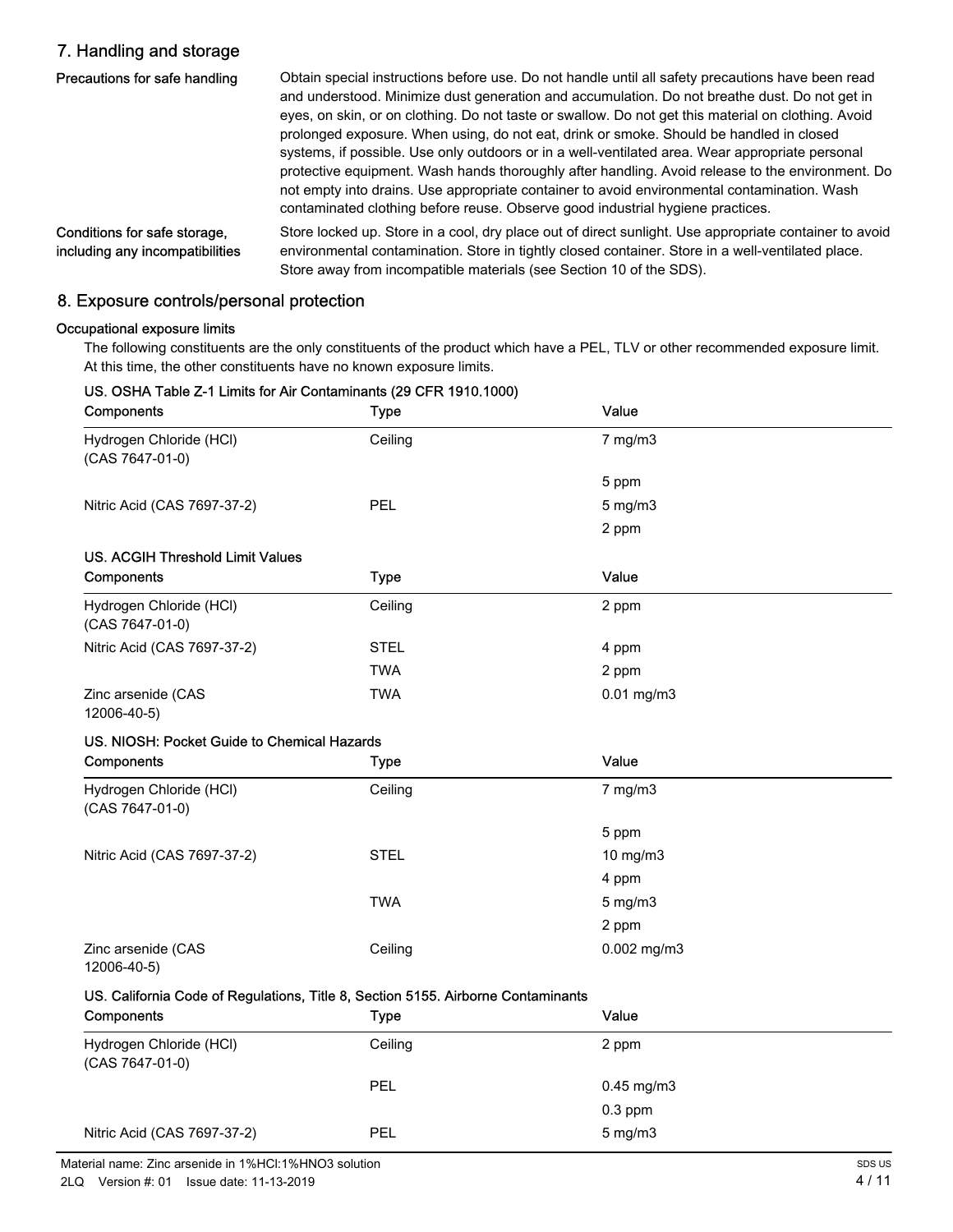#### US. California Code of Regulations, Title 8, Section 5155. Airborne Contaminants

| Components                        | Type        | Value             |  |
|-----------------------------------|-------------|-------------------|--|
|                                   |             | 2 ppm             |  |
|                                   | <b>STEL</b> | $10 \text{ mg/m}$ |  |
|                                   |             | 4 ppm             |  |
| Zinc arsenide (CAS<br>12006-40-5) | <b>PEL</b>  | $0.01$ mg/m $3$   |  |
|                                   | <b>TWA</b>  | $0.005$ mg/m $3$  |  |

#### Biological limit values

#### ACGIH Biological Exposure Indices

| Components                        | Value   | <b>Determinant</b>                                                | <b>Specimen</b> | <b>Sampling Time</b> |
|-----------------------------------|---------|-------------------------------------------------------------------|-----------------|----------------------|
| Zinc arsenide (CAS<br>12006-40-5) | 35 µg/l | Inorganic<br>arsenic, plus<br>methylated<br>metabolites, as<br>As | Urine           | $\star$              |

\* - For sampling details, please see the source document.

#### Exposure guidelines

#### US NIOSH Pocket Guide to Chemical Hazards: Skin designation

Zinc arsenide (CAS 12006-40-5) Can be absorbed through the skin.

Good general ventilation (typically 10 air changes per hour) should be used. Ventilation rates should be matched to conditions. If applicable, use process enclosures, local exhaust ventilation, or other engineering controls to maintain airborne levels below recommended exposure limits. If exposure limits have not been established, maintain airborne levels to an acceptable level. Good general ventilation should be used. Ventilation rates should be matched to conditions. If applicable, use process enclosures, local exhaust ventilation, or other engineering controls to maintain airborne levels below recommended exposure limits. If exposure limits have not been established, maintain airborne levels to an acceptable level. If engineering measures are not sufficient to maintain concentrations of dust particulates below the Occupational Exposure Limit (OEL), suitable respiratory protection must be worn. If material is ground, cut, or used in any operation which may generate dusts, use appropriate local exhaust ventilation to keep exposures below the recommended exposure limits. Eye wash facilities and emergency shower must be available when handling this product. Appropriate engineering controls

#### Individual protection measures, such as personal protective equipment

| Eye/face protection                | Chemical respirator with organic vapor cartridge, full facepiece, dust and mist filter.                                                                                                                                                                                                                                                                                                                                                                                                                                                |
|------------------------------------|----------------------------------------------------------------------------------------------------------------------------------------------------------------------------------------------------------------------------------------------------------------------------------------------------------------------------------------------------------------------------------------------------------------------------------------------------------------------------------------------------------------------------------------|
| Skin protection<br>Hand protection | Wear appropriate chemical resistant gloves.                                                                                                                                                                                                                                                                                                                                                                                                                                                                                            |
| <b>Other</b>                       | Wear appropriate chemical resistant clothing. Use of an impervious apron is recommended. It may<br>provide little or no thermal protection.                                                                                                                                                                                                                                                                                                                                                                                            |
| <b>Respiratory protection</b>      | Use a NIOSH/MSHA approved respirator if there is a risk of exposure to dust/fume at levels<br>exceeding the exposure limits. Chemical respirator with organic vapor cartridge, full facepiece,<br>dust and mist filter.                                                                                                                                                                                                                                                                                                                |
| <b>Thermal hazards</b>             | Wear appropriate thermal protective clothing, when necessary.                                                                                                                                                                                                                                                                                                                                                                                                                                                                          |
| General hygiene considerations     | Observe any medical surveillance requirements. Do not get in eyes. When using, do not eat, drink<br>or smoke. Do not get this material in contact with skin. Always observe good personal hygiene<br>measures, such as washing after handling the material and before eating, drinking, and/or<br>smoking. Always observe good personal hygiene measures, such as washing after handling the<br>material and before eating, drinking, and/or smoking. Routinely wash work clothing and protective<br>equipment to remove contaminants. |

#### 9. Physical and chemical properties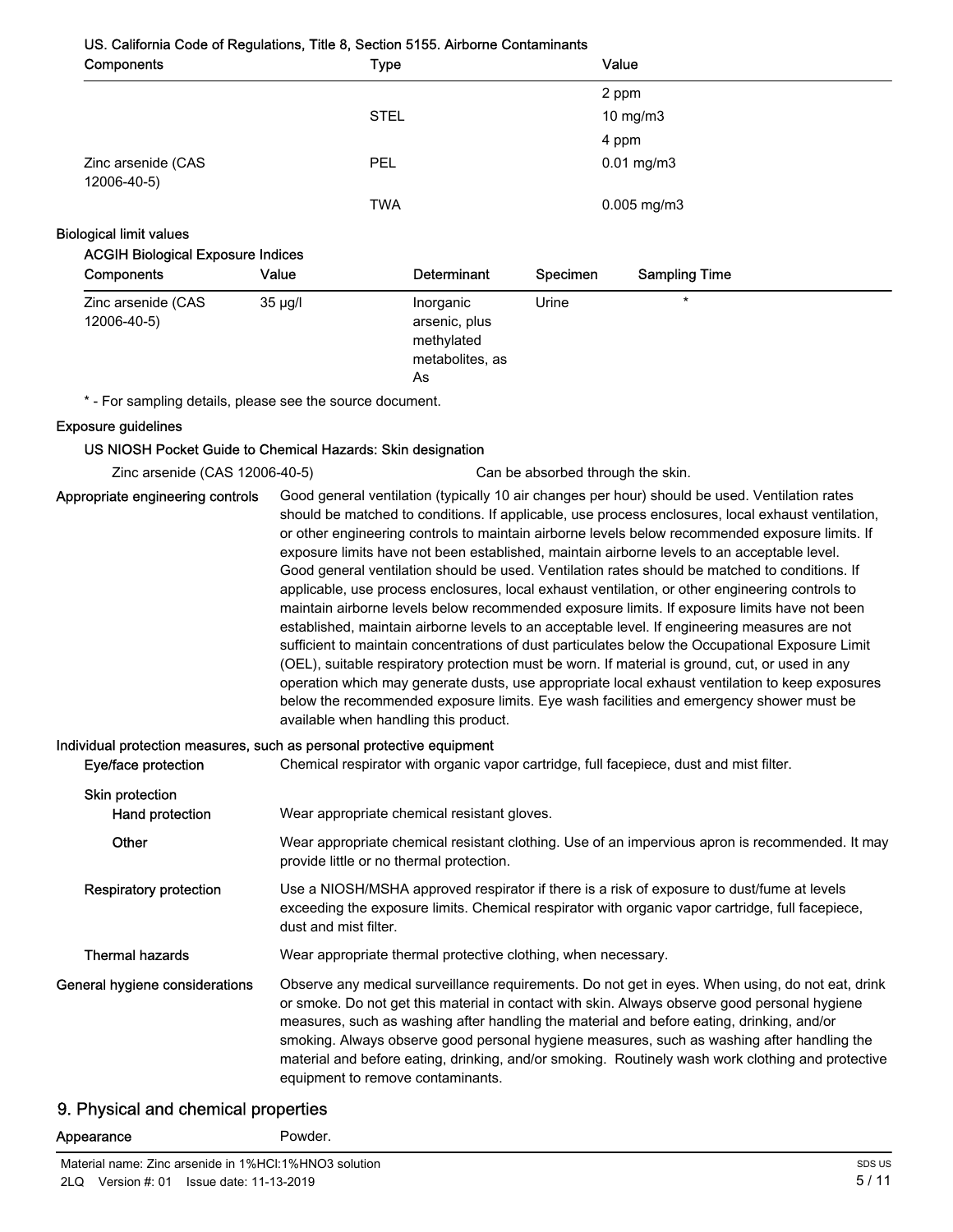| <b>Physical state</b>                             | Not available.                                                                                                             |
|---------------------------------------------------|----------------------------------------------------------------------------------------------------------------------------|
| Form                                              | Liquid. Powder.                                                                                                            |
| Color                                             | Dark grey.                                                                                                                 |
| Odor                                              | Garlic.                                                                                                                    |
| <b>Odor threshold</b>                             | Not available.                                                                                                             |
| pH                                                | Not available.                                                                                                             |
| Melting point/freezing point                      | -173.6 °F (-114.22 °C) estimated                                                                                           |
| Initial boiling point and boiling<br>range        | -121.09 °F (-85.05 °C) estimated                                                                                           |
| Flash point                                       | Not available.                                                                                                             |
| <b>Evaporation rate</b>                           | Not available.                                                                                                             |
| Flammability (solid, gas)                         | Not available.                                                                                                             |
| Upper/lower flammability or explosive limits      |                                                                                                                            |
| Flammability limit - lower<br>(%)                 | Not available.                                                                                                             |
| Flammability limit - upper<br>(%)                 | Not available.                                                                                                             |
| Explosive limit - lower (%)                       | Not available.                                                                                                             |
| Explosive limit - upper (%)                       | Not available.                                                                                                             |
| Vapor pressure                                    | 0.00001 hPa estimated                                                                                                      |
| Vapor density                                     | Not available.                                                                                                             |
| <b>Relative density</b>                           | Not available.                                                                                                             |
| Solubility(ies)<br>Solubility (water)             | Not available.                                                                                                             |
| <b>Partition coefficient</b><br>(n-octanol/water) | Not available.                                                                                                             |
| Auto-ignition temperature                         | Not available.                                                                                                             |
| Decomposition temperature                         | Not available.                                                                                                             |
| <b>Viscosity</b>                                  | Not available.                                                                                                             |
| Other information                                 |                                                                                                                            |
| <b>Density</b>                                    | 1.35 g/cm3 estimated                                                                                                       |
| <b>Explosive properties</b>                       | Not explosive.                                                                                                             |
| Molecular formula                                 | Zn3As2                                                                                                                     |
| <b>Oxidizing properties</b>                       | Not oxidizing.                                                                                                             |
| Specific gravity                                  | 1.35 estimated                                                                                                             |
| 10. Stability and reactivity                      |                                                                                                                            |
| Reactivity                                        | The product is stable and non-reactive under normal conditions of use, storage and transport.                              |
| <b>Chemical stability</b>                         | Material is stable under normal conditions.                                                                                |
| Possibility of hazardous<br>reactions             | No dangerous reaction known under conditions of normal use. Hazardous polymerization does not<br>occur.                    |
| <b>Conditions to avoid</b>                        | Keep away from heat, hot surfaces, sparks, open flames and other ignition sources. Contact with<br>incompatible materials. |
| Incompatible materials                            | Strong acids. Strong oxidizing agents.                                                                                     |
| Hazardous decomposition<br>products               | No hazardous decomposition products are known.                                                                             |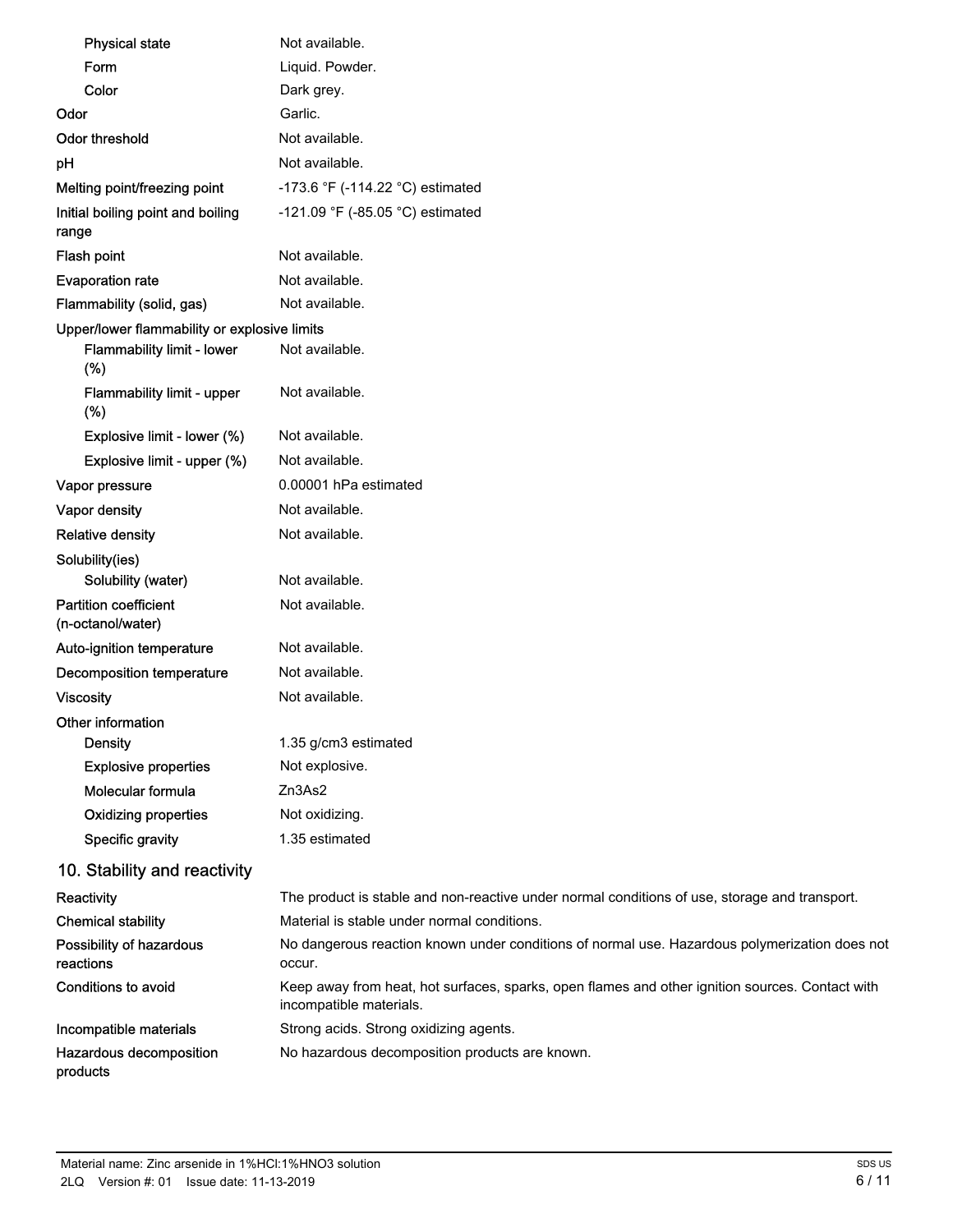## 11. Toxicological information

## Information on likely routes of exposure

| <b>Inhalation</b>                                                                  | Toxic if inhaled.                                                                                                                                                                                                                                                              |  |  |
|------------------------------------------------------------------------------------|--------------------------------------------------------------------------------------------------------------------------------------------------------------------------------------------------------------------------------------------------------------------------------|--|--|
| <b>Skin contact</b>                                                                | Causes severe skin burns. Harmful in contact with skin.                                                                                                                                                                                                                        |  |  |
| Eye contact                                                                        | Causes serious eye damage.                                                                                                                                                                                                                                                     |  |  |
| Ingestion                                                                          | Toxic if swallowed. Toxic if swallowed. Causes digestive tract burns.                                                                                                                                                                                                          |  |  |
| Symptoms related to the<br>physical, chemical and<br>toxicological characteristics | Burning pain and severe corrosive skin damage. Causes serious eye damage. Symptoms may<br>include stinging, tearing, redness, swelling, and blurred vision. Permanent eye damage including<br>blindness could result. Dusts may irritate the respiratory tract, skin and eyes. |  |  |

#### Information on toxicological effects

Acute toxicity Toxic if inhaled. Toxic if swallowed. Toxic if swallowed. Harmful in contact with skin.

| Components                                                                | <b>Species</b>                                                                                                                                           | <b>Test Results</b>                                                                                  |  |  |
|---------------------------------------------------------------------------|----------------------------------------------------------------------------------------------------------------------------------------------------------|------------------------------------------------------------------------------------------------------|--|--|
| Hydrogen Chloride (HCl) (CAS 7647-01-0)                                   |                                                                                                                                                          |                                                                                                      |  |  |
| Acute                                                                     |                                                                                                                                                          |                                                                                                      |  |  |
| Dermal                                                                    |                                                                                                                                                          |                                                                                                      |  |  |
| LD50                                                                      | Mouse                                                                                                                                                    | 1449 mg/kg                                                                                           |  |  |
| Nitric Acid (CAS 7697-37-2)                                               |                                                                                                                                                          |                                                                                                      |  |  |
| <u>Acute</u>                                                              |                                                                                                                                                          |                                                                                                      |  |  |
| Inhalation                                                                |                                                                                                                                                          |                                                                                                      |  |  |
| <b>LC50</b>                                                               | Rat                                                                                                                                                      | 65 mg/l, 4 Hours                                                                                     |  |  |
| Skin corrosion/irritation                                                 | Causes severe skin burns and eye damage.                                                                                                                 |                                                                                                      |  |  |
| Serious eye damage/eye<br>irritation                                      | Causes serious eye damage.                                                                                                                               |                                                                                                      |  |  |
| Respiratory or skin sensitization                                         |                                                                                                                                                          |                                                                                                      |  |  |
| Respiratory sensitization                                                 | Due to lack of data the classification is not possible.                                                                                                  |                                                                                                      |  |  |
| <b>Skin sensitization</b>                                                 | Due to lack of data the classification is not possible.                                                                                                  |                                                                                                      |  |  |
| Germ cell mutagenicity                                                    | Due to lack of data the classification is not possible.                                                                                                  |                                                                                                      |  |  |
| Carcinogenicity                                                           | May cause cancer.                                                                                                                                        |                                                                                                      |  |  |
| IARC Monographs. Overall Evaluation of Carcinogenicity                    |                                                                                                                                                          |                                                                                                      |  |  |
| Hydrogen Chloride (HCl) (CAS 7647-01-0)<br>Zinc arsenide (CAS 12006-40-5) |                                                                                                                                                          | 3 Not classifiable as to carcinogenicity to humans.<br>1 Carcinogenic to humans.                     |  |  |
|                                                                           | OSHA Specifically Regulated Substances (29 CFR 1910.1001-1052)                                                                                           |                                                                                                      |  |  |
| Zinc arsenide (CAS 12006-40-5)                                            |                                                                                                                                                          | Cancer                                                                                               |  |  |
|                                                                           | US. National Toxicology Program (NTP) Report on Carcinogens                                                                                              |                                                                                                      |  |  |
| Zinc arsenide (CAS 12006-40-5)                                            | Known To Be Human Carcinogen.                                                                                                                            |                                                                                                      |  |  |
| Reproductive toxicity                                                     | Due to lack of data the classification is not possible.                                                                                                  |                                                                                                      |  |  |
| Specific target organ toxicity -<br>single exposure                       | Due to lack of data the classification is not possible.                                                                                                  |                                                                                                      |  |  |
| Specific target organ toxicity -<br>repeated exposure                     | May cause damage to organs through prolonged or repeated exposure.                                                                                       |                                                                                                      |  |  |
| Aspiration hazard                                                         | Due to lack of data the classification is not possible.                                                                                                  |                                                                                                      |  |  |
| <b>Chronic effects</b>                                                    | Prolonged inhalation may be harmful. May cause damage to organs through prolonged or<br>repeated exposure. Prolonged exposure may cause chronic effects. |                                                                                                      |  |  |
| 12. Ecological information                                                |                                                                                                                                                          |                                                                                                      |  |  |
| Ecotoxicity                                                               |                                                                                                                                                          | Very toxic to aquatic life with long lasting effects. Accumulation in aquatic organisms is expected. |  |  |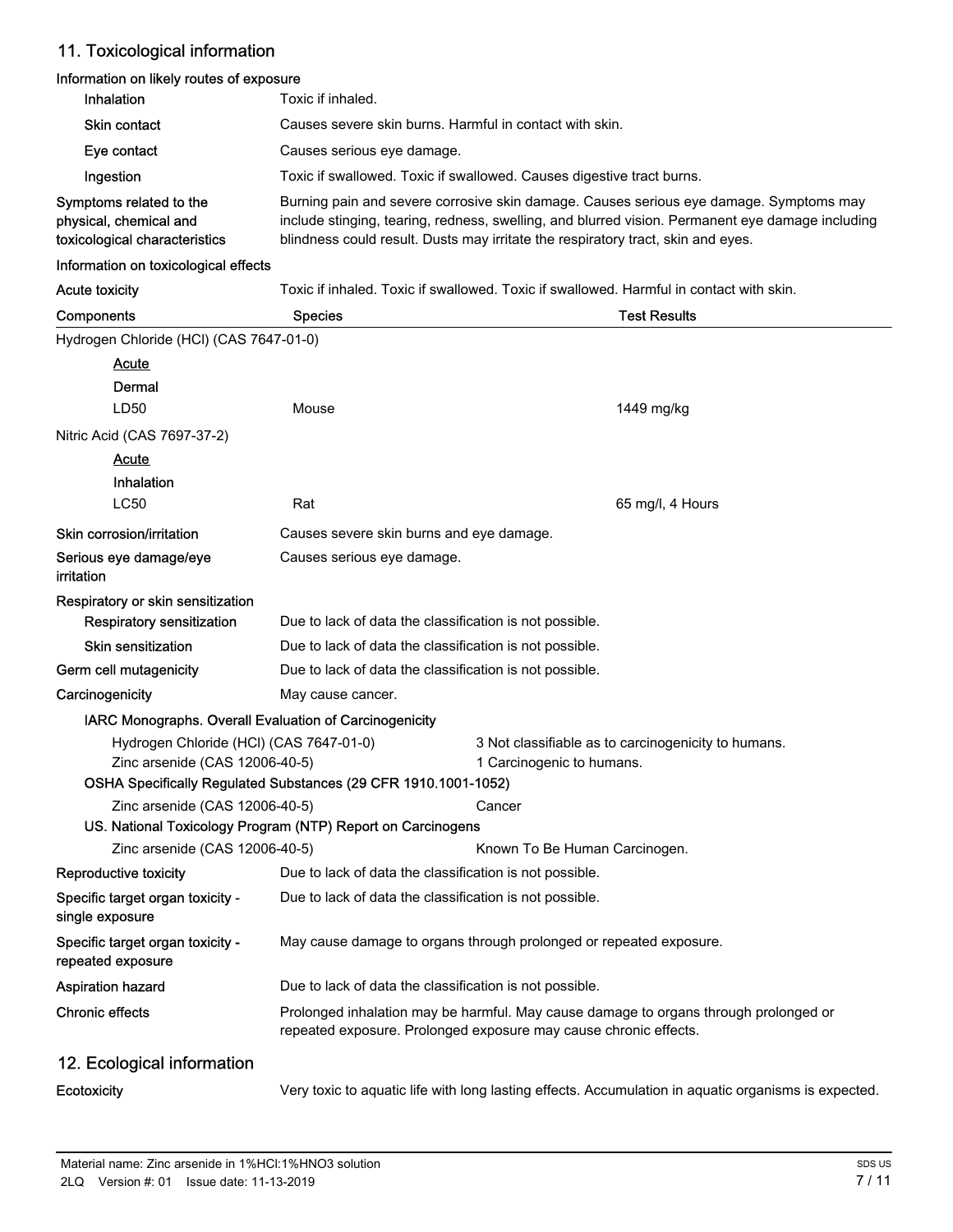| Product                                  |                                                                                                                                                                                                                  | <b>Species</b>                                                                                                             | <b>Test Results</b>                                                                                                                                                                                                                                                                                                                                                                                                                                                                                                   |  |
|------------------------------------------|------------------------------------------------------------------------------------------------------------------------------------------------------------------------------------------------------------------|----------------------------------------------------------------------------------------------------------------------------|-----------------------------------------------------------------------------------------------------------------------------------------------------------------------------------------------------------------------------------------------------------------------------------------------------------------------------------------------------------------------------------------------------------------------------------------------------------------------------------------------------------------------|--|
| Zinc arsenide in 1%HCI:1%HNO3 solution   |                                                                                                                                                                                                                  |                                                                                                                            |                                                                                                                                                                                                                                                                                                                                                                                                                                                                                                                       |  |
| Aquatic                                  |                                                                                                                                                                                                                  |                                                                                                                            |                                                                                                                                                                                                                                                                                                                                                                                                                                                                                                                       |  |
| Fish                                     | <b>LC50</b>                                                                                                                                                                                                      | Fish                                                                                                                       | 28200 mg/l, 96 hours estimated                                                                                                                                                                                                                                                                                                                                                                                                                                                                                        |  |
| Components                               |                                                                                                                                                                                                                  | <b>Species</b>                                                                                                             | <b>Test Results</b>                                                                                                                                                                                                                                                                                                                                                                                                                                                                                                   |  |
| Hydrogen Chloride (HCl) (CAS 7647-01-0)  |                                                                                                                                                                                                                  |                                                                                                                            |                                                                                                                                                                                                                                                                                                                                                                                                                                                                                                                       |  |
| Aquatic                                  |                                                                                                                                                                                                                  |                                                                                                                            |                                                                                                                                                                                                                                                                                                                                                                                                                                                                                                                       |  |
| Fish                                     | <b>LC50</b>                                                                                                                                                                                                      |                                                                                                                            | Western mosquitofish (Gambusia affinis) 282 mg/l, 96 hours                                                                                                                                                                                                                                                                                                                                                                                                                                                            |  |
| Persistence and degradability            |                                                                                                                                                                                                                  | No data is available on the degradability of this product.                                                                 |                                                                                                                                                                                                                                                                                                                                                                                                                                                                                                                       |  |
| <b>Bioaccumulative potential</b>         | No data available.                                                                                                                                                                                               |                                                                                                                            |                                                                                                                                                                                                                                                                                                                                                                                                                                                                                                                       |  |
| Mobility in soil                         | No data available.                                                                                                                                                                                               |                                                                                                                            |                                                                                                                                                                                                                                                                                                                                                                                                                                                                                                                       |  |
| Other adverse effects                    |                                                                                                                                                                                                                  |                                                                                                                            |                                                                                                                                                                                                                                                                                                                                                                                                                                                                                                                       |  |
|                                          | No other adverse environmental effects (e.g. ozone depletion, photochemical ozone creation<br>potential, endocrine disruption, global warming potential) are expected from this component.                       |                                                                                                                            |                                                                                                                                                                                                                                                                                                                                                                                                                                                                                                                       |  |
| 13. Disposal considerations              |                                                                                                                                                                                                                  |                                                                                                                            |                                                                                                                                                                                                                                                                                                                                                                                                                                                                                                                       |  |
| <b>Disposal instructions</b>             |                                                                                                                                                                                                                  | as hazardous waste. Dispose of contents/container in accordance with<br>local/regional/national/international regulations. | Collect and reclaim or dispose in sealed containers at licensed waste disposal site. This material<br>and its container must be disposed of as hazardous waste. Incinerate the material under controlled<br>conditions in an approved incinerator. Do not discharge into drains, water courses or onto the<br>ground. Do not allow this material to drain into sewers/water supplies. Do not contaminate ponds,<br>waterways or ditches with chemical or used container. After recovery of solvent dispose of residue |  |
| Local disposal regulations               |                                                                                                                                                                                                                  | Dispose in accordance with all applicable regulations.                                                                     |                                                                                                                                                                                                                                                                                                                                                                                                                                                                                                                       |  |
| Hazardous waste code                     | D004: Waste Arsenic<br>disposal company.                                                                                                                                                                         |                                                                                                                            | D002: Waste Corrosive material [pH <= 2 or = > 12.5, or corrosive to steel]<br>The waste code should be assigned in discussion between the user, the producer and the waste                                                                                                                                                                                                                                                                                                                                           |  |
| Waste from residues / unused<br>products |                                                                                                                                                                                                                  |                                                                                                                            | Dispose of in accordance with local regulations. Empty containers or liners may retain some<br>product residues. This material and its container must be disposed of in a safe manner (see:<br>Disposal instructions). Avoid discharge into water courses or onto the ground.                                                                                                                                                                                                                                         |  |
| Contaminated packaging                   | Since emptied containers may retain product residue, follow label warnings even after container is<br>emptied. Empty containers should be taken to an approved waste handling site for recycling or<br>disposal. |                                                                                                                            |                                                                                                                                                                                                                                                                                                                                                                                                                                                                                                                       |  |
| 14. Transport information                |                                                                                                                                                                                                                  |                                                                                                                            |                                                                                                                                                                                                                                                                                                                                                                                                                                                                                                                       |  |
| DOT                                      |                                                                                                                                                                                                                  |                                                                                                                            |                                                                                                                                                                                                                                                                                                                                                                                                                                                                                                                       |  |
| <b>UN number</b>                         | <b>UN1557</b>                                                                                                                                                                                                    |                                                                                                                            |                                                                                                                                                                                                                                                                                                                                                                                                                                                                                                                       |  |
| UN proper shipping name                  |                                                                                                                                                                                                                  | sulfides, n.o.s.; and organic compounds of arsenic, n.o.s.                                                                 | Arsenic compounds, solid, n.o.s. inorganic, including arsenates, n.o.s.; arsenites, n.o.s.; arsenic                                                                                                                                                                                                                                                                                                                                                                                                                   |  |
| Transport hazard class(es)               |                                                                                                                                                                                                                  |                                                                                                                            |                                                                                                                                                                                                                                                                                                                                                                                                                                                                                                                       |  |
| <b>Class</b>                             | 6.1(PGI, II)                                                                                                                                                                                                     |                                                                                                                            |                                                                                                                                                                                                                                                                                                                                                                                                                                                                                                                       |  |
| Subsidiary risk                          |                                                                                                                                                                                                                  |                                                                                                                            |                                                                                                                                                                                                                                                                                                                                                                                                                                                                                                                       |  |
| Label(s)                                 | 6.1                                                                                                                                                                                                              |                                                                                                                            |                                                                                                                                                                                                                                                                                                                                                                                                                                                                                                                       |  |
| Packing group                            | $\mathbf{I}$                                                                                                                                                                                                     |                                                                                                                            |                                                                                                                                                                                                                                                                                                                                                                                                                                                                                                                       |  |
| Special precautions for user             |                                                                                                                                                                                                                  |                                                                                                                            | Read safety instructions, SDS and emergency procedures before handling.                                                                                                                                                                                                                                                                                                                                                                                                                                               |  |
| <b>Special provisions</b>                | IB8, IP2, IP4, T3, TP33                                                                                                                                                                                          |                                                                                                                            |                                                                                                                                                                                                                                                                                                                                                                                                                                                                                                                       |  |
| Packaging exceptions                     | 153                                                                                                                                                                                                              |                                                                                                                            |                                                                                                                                                                                                                                                                                                                                                                                                                                                                                                                       |  |
| Packaging non bulk                       | 212                                                                                                                                                                                                              |                                                                                                                            |                                                                                                                                                                                                                                                                                                                                                                                                                                                                                                                       |  |
| Packaging bulk                           | 242                                                                                                                                                                                                              |                                                                                                                            |                                                                                                                                                                                                                                                                                                                                                                                                                                                                                                                       |  |
| IATA                                     |                                                                                                                                                                                                                  |                                                                                                                            |                                                                                                                                                                                                                                                                                                                                                                                                                                                                                                                       |  |
| UN number                                | <b>UN1557</b>                                                                                                                                                                                                    |                                                                                                                            |                                                                                                                                                                                                                                                                                                                                                                                                                                                                                                                       |  |
| UN proper shipping name                  |                                                                                                                                                                                                                  | sulfides, n.o.s.; and organic compounds of arsenic, n.o.s.                                                                 | Arsenic compounds, solid, n.o.s. inorganic, including arsenates, n.o.s.; arsenites, n.o.s.; arsenic                                                                                                                                                                                                                                                                                                                                                                                                                   |  |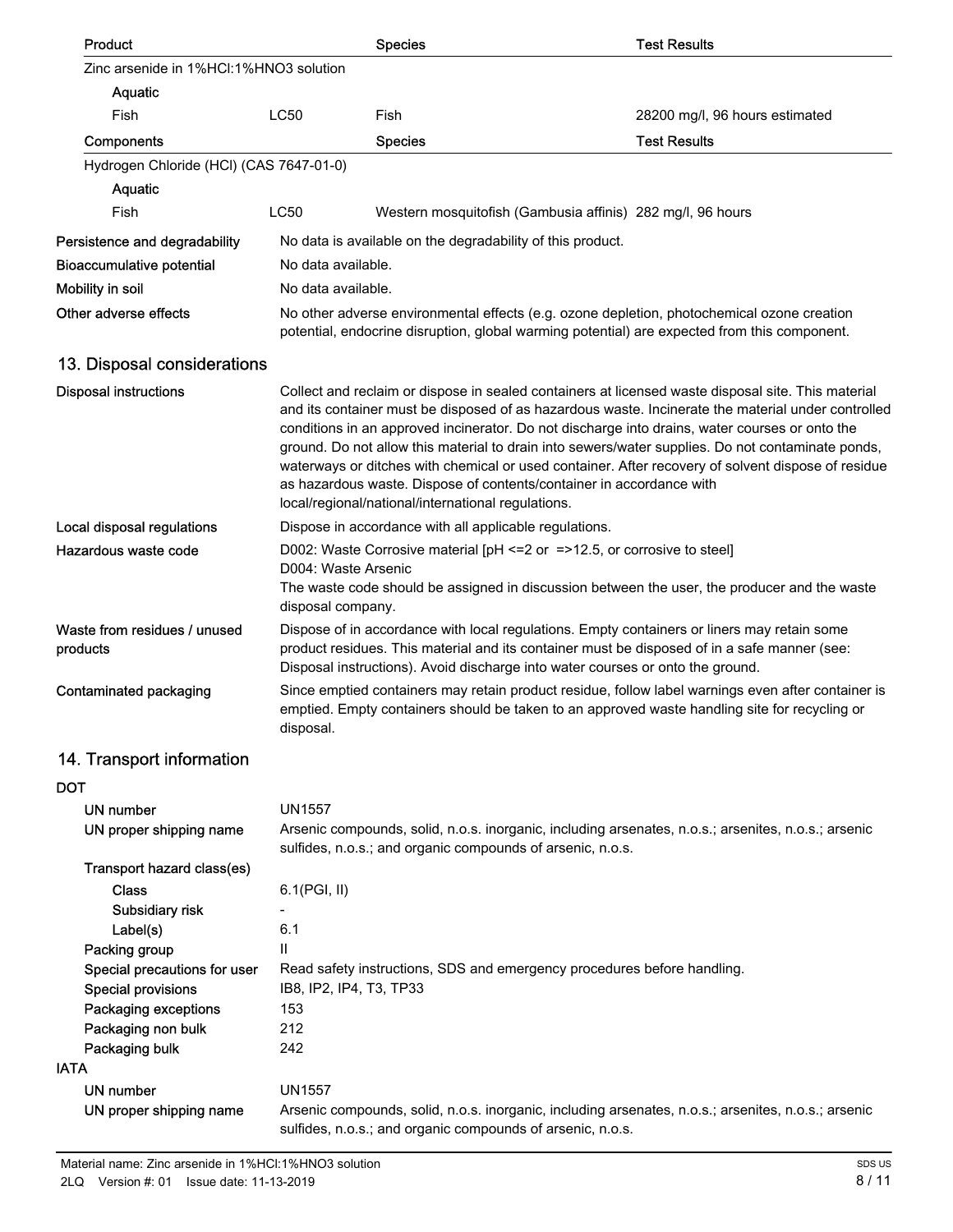| Transport hazard class(es)   |                                                                                                                                                                   |
|------------------------------|-------------------------------------------------------------------------------------------------------------------------------------------------------------------|
| <b>Class</b>                 | 6.1(PGI, II)                                                                                                                                                      |
| Subsidiary risk              |                                                                                                                                                                   |
| Label(s)                     | 6.1                                                                                                                                                               |
| Packing group                | $\mathbf{H}$                                                                                                                                                      |
| <b>Environmental hazards</b> | No.                                                                                                                                                               |
| Special precautions for user | Read safety instructions, SDS and emergency procedures before handling.                                                                                           |
| <b>IMDG</b>                  |                                                                                                                                                                   |
| UN number                    | <b>UN1557</b>                                                                                                                                                     |
| UN proper shipping name      | Arsenic compounds, solid, n.o.s. inorganic, including arsenates, n.o.s.; arsenites, n.o.s.; arsenic<br>sulfides, n.o.s.; and organic compounds of arsenic, n.o.s. |
| Transport hazard class(es)   |                                                                                                                                                                   |
| <b>Class</b>                 | 6.1(PGI, II)                                                                                                                                                      |
| Subsidiary risk              | $\overline{\phantom{a}}$                                                                                                                                          |
| Label(s)                     | 6.1                                                                                                                                                               |
| Packing group                | Ш                                                                                                                                                                 |
| <b>Environmental hazards</b> |                                                                                                                                                                   |
| Marine pollutant             | No.                                                                                                                                                               |
| <b>EmS</b>                   | Not available.                                                                                                                                                    |
| Special precautions for user | Read safety instructions, SDS and emergency procedures before handling.                                                                                           |

```
DOT
```


## 15. Regulatory information

US federal regulations

All components are on the U.S. EPA TSCA Inventory List. This product is a "Hazardous Chemical" as defined by the OSHA Hazard Communication Standard, 29 CFR 1910.1200.

## Toxic Substances Control Act (TSCA)

|  | TSCA Section 12(b) Export Notification (40 CFR 707, Subpt. D) |
|--|---------------------------------------------------------------|
|  |                                                               |

Not regulated.

### CERCLA Hazardous Substance List (40 CFR 302.4)

| Hydrogen Chloride (HCl) (CAS 7647-01-0) | Listed.  |
|-----------------------------------------|----------|
| Nitric Acid (CAS 7697-37-2)             | Listed.  |
| SARA 304 Emergency release notification |          |
| HYDROGEN CHLORIDE (CAS 7647-01-0)       | 5000 LBS |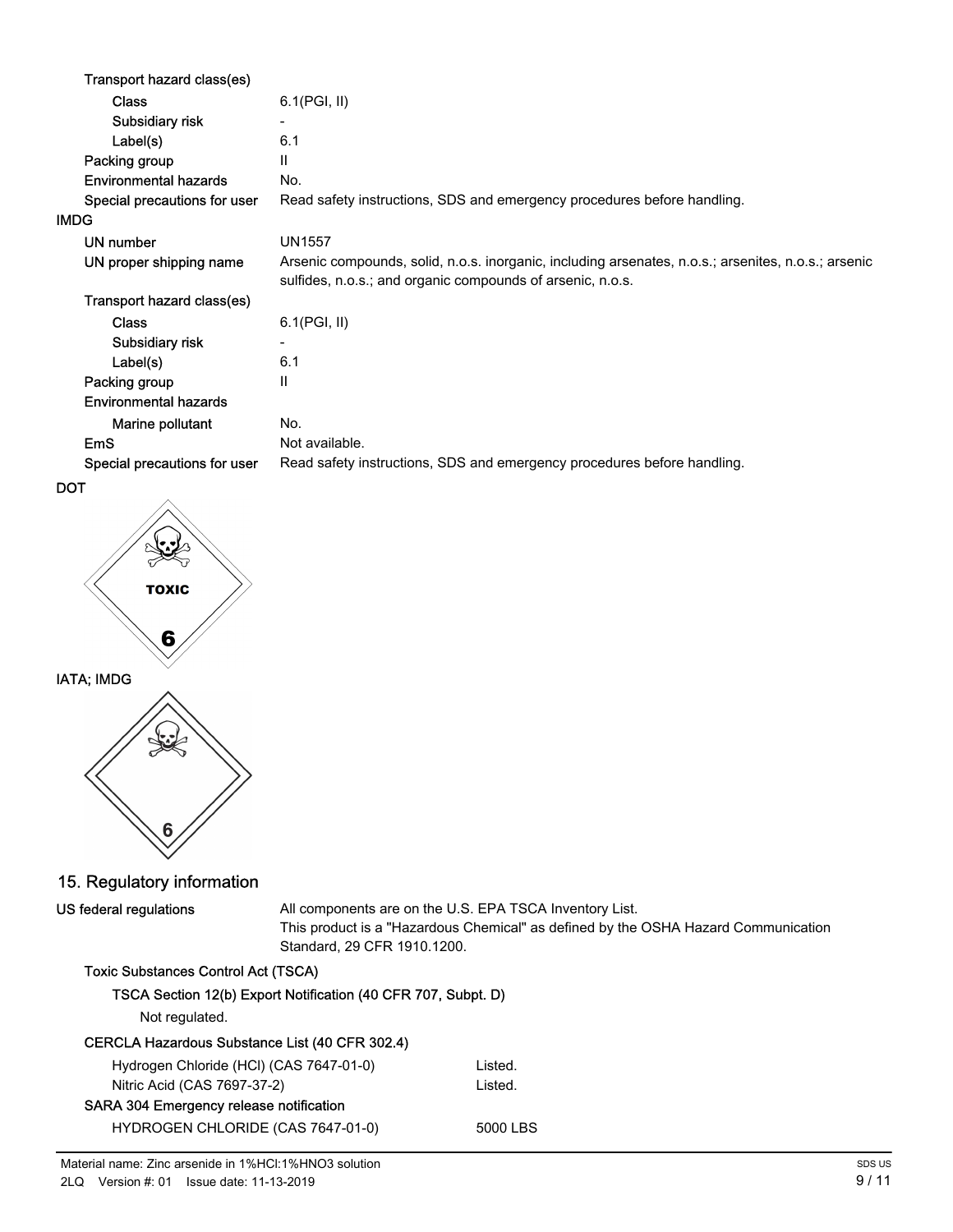#### NITRIC ACID (CAS 7697-37-2) 1000 LBS

OSHA Specifically Regulated Substances (29 CFR 1910.1001-1052)

Zinc arsenide (CAS 12006-40-5) Cancer

Liver Skin Respiratory irritation Nervous system Acute toxicity

### Superfund Amendments and Reauthorization Act of 1986 (SARA)

| Hydrogen Chloride<br>(HCI)<br>Nitric Acid<br>SARA 311/312 Hazardous<br>chemical<br><b>Classified hazard</b><br>categories<br>SARA 313 (TRI reporting)<br><b>Chemical name</b><br>Hydrogen Chloride (HCl)<br><b>Nitric Acid</b><br>Other federal regulations<br>Clean Air Act (CAA) Section 112 Hazardous Air Pollutants (HAPs) List<br>Hydrogen Chloride (HCl) (CAS 7647-01-0)<br>Zinc arsenide (CAS 12006-40-5)<br>Clean Air Act (CAA) Section 112(r) Accidental Release Prevention (40 CFR 68.130)<br>Hydrogen Chloride (HCl) (CAS 7647-01-0)<br>Nitric Acid (CAS 7697-37-2)<br><b>Safe Drinking Water Act</b><br>(SDWA)<br>Drug Enforcement Administration (DEA). List 2, Essential Chemicals (21 CFR 1310.02(b) and 1310.04(f)(2)<br>Hydrogen Chloride (HCl) (CAS 7647-01-0)<br><b>DEA Essential Chemical Code Number</b> | 7647-01-0<br>7697-37-2<br>Yes<br>Carcinogenicity | 5000<br>1000<br>Acute toxicity (any route of exposure)<br>Skin corrosion or irritation<br>Serious eye damage or eye irritation | 500<br>1000<br>Specific target organ toxicity (single or repeated exposure)<br><b>CAS number</b><br>7647-01-0<br>7697-37-2 | % by wt.<br>$\leq 1$<br>≤ 1                                                                               |  |
|-------------------------------------------------------------------------------------------------------------------------------------------------------------------------------------------------------------------------------------------------------------------------------------------------------------------------------------------------------------------------------------------------------------------------------------------------------------------------------------------------------------------------------------------------------------------------------------------------------------------------------------------------------------------------------------------------------------------------------------------------------------------------------------------------------------------------------|--------------------------------------------------|--------------------------------------------------------------------------------------------------------------------------------|----------------------------------------------------------------------------------------------------------------------------|-----------------------------------------------------------------------------------------------------------|--|
|                                                                                                                                                                                                                                                                                                                                                                                                                                                                                                                                                                                                                                                                                                                                                                                                                               |                                                  |                                                                                                                                |                                                                                                                            |                                                                                                           |  |
|                                                                                                                                                                                                                                                                                                                                                                                                                                                                                                                                                                                                                                                                                                                                                                                                                               |                                                  |                                                                                                                                |                                                                                                                            |                                                                                                           |  |
|                                                                                                                                                                                                                                                                                                                                                                                                                                                                                                                                                                                                                                                                                                                                                                                                                               |                                                  |                                                                                                                                |                                                                                                                            |                                                                                                           |  |
|                                                                                                                                                                                                                                                                                                                                                                                                                                                                                                                                                                                                                                                                                                                                                                                                                               |                                                  |                                                                                                                                |                                                                                                                            |                                                                                                           |  |
|                                                                                                                                                                                                                                                                                                                                                                                                                                                                                                                                                                                                                                                                                                                                                                                                                               |                                                  |                                                                                                                                |                                                                                                                            |                                                                                                           |  |
|                                                                                                                                                                                                                                                                                                                                                                                                                                                                                                                                                                                                                                                                                                                                                                                                                               |                                                  |                                                                                                                                |                                                                                                                            |                                                                                                           |  |
|                                                                                                                                                                                                                                                                                                                                                                                                                                                                                                                                                                                                                                                                                                                                                                                                                               |                                                  |                                                                                                                                |                                                                                                                            |                                                                                                           |  |
|                                                                                                                                                                                                                                                                                                                                                                                                                                                                                                                                                                                                                                                                                                                                                                                                                               |                                                  |                                                                                                                                |                                                                                                                            |                                                                                                           |  |
|                                                                                                                                                                                                                                                                                                                                                                                                                                                                                                                                                                                                                                                                                                                                                                                                                               |                                                  |                                                                                                                                |                                                                                                                            |                                                                                                           |  |
|                                                                                                                                                                                                                                                                                                                                                                                                                                                                                                                                                                                                                                                                                                                                                                                                                               |                                                  |                                                                                                                                | Contains component(s) regulated under the Safe Drinking Water Act.                                                         |                                                                                                           |  |
|                                                                                                                                                                                                                                                                                                                                                                                                                                                                                                                                                                                                                                                                                                                                                                                                                               |                                                  |                                                                                                                                |                                                                                                                            |                                                                                                           |  |
|                                                                                                                                                                                                                                                                                                                                                                                                                                                                                                                                                                                                                                                                                                                                                                                                                               |                                                  |                                                                                                                                |                                                                                                                            |                                                                                                           |  |
| Hydrogen Chloride (HCI) (CAS 7647-01-0)                                                                                                                                                                                                                                                                                                                                                                                                                                                                                                                                                                                                                                                                                                                                                                                       |                                                  |                                                                                                                                | 6545                                                                                                                       |                                                                                                           |  |
| Drug Enforcement Administration (DEA). List 1 & 2 Exempt Chemical Mixtures (21 CFR 1310.12(c))                                                                                                                                                                                                                                                                                                                                                                                                                                                                                                                                                                                                                                                                                                                                |                                                  |                                                                                                                                |                                                                                                                            |                                                                                                           |  |
| Hydrogen Chloride (HCl) (CAS 7647-01-0)                                                                                                                                                                                                                                                                                                                                                                                                                                                                                                                                                                                                                                                                                                                                                                                       |                                                  |                                                                                                                                | 20 %WV                                                                                                                     |                                                                                                           |  |
| <b>DEA Exempt Chemical Mixtures Code Number</b>                                                                                                                                                                                                                                                                                                                                                                                                                                                                                                                                                                                                                                                                                                                                                                               |                                                  |                                                                                                                                |                                                                                                                            |                                                                                                           |  |
| Hydrogen Chloride (HCl) (CAS 7647-01-0)                                                                                                                                                                                                                                                                                                                                                                                                                                                                                                                                                                                                                                                                                                                                                                                       |                                                  |                                                                                                                                | 6545                                                                                                                       |                                                                                                           |  |
| US state regulations                                                                                                                                                                                                                                                                                                                                                                                                                                                                                                                                                                                                                                                                                                                                                                                                          |                                                  |                                                                                                                                |                                                                                                                            | WARNING: This product contains a chemical known to the State of California to cause cancer.               |  |
| <b>California Proposition 65</b>                                                                                                                                                                                                                                                                                                                                                                                                                                                                                                                                                                                                                                                                                                                                                                                              |                                                  |                                                                                                                                |                                                                                                                            |                                                                                                           |  |
|                                                                                                                                                                                                                                                                                                                                                                                                                                                                                                                                                                                                                                                                                                                                                                                                                               |                                                  |                                                                                                                                | cancer. For more information go to www.P65Warnings.ca.gov.                                                                 | WARNING: This product can expose you to Zinc arsenide, which is known to the State of California to cause |  |

#### alifornia Proposition 65 - CRT: Listed date/Carcinogenic substance

Zinc arsenide (CAS 12006-40-5) Listed: February 27, 1987